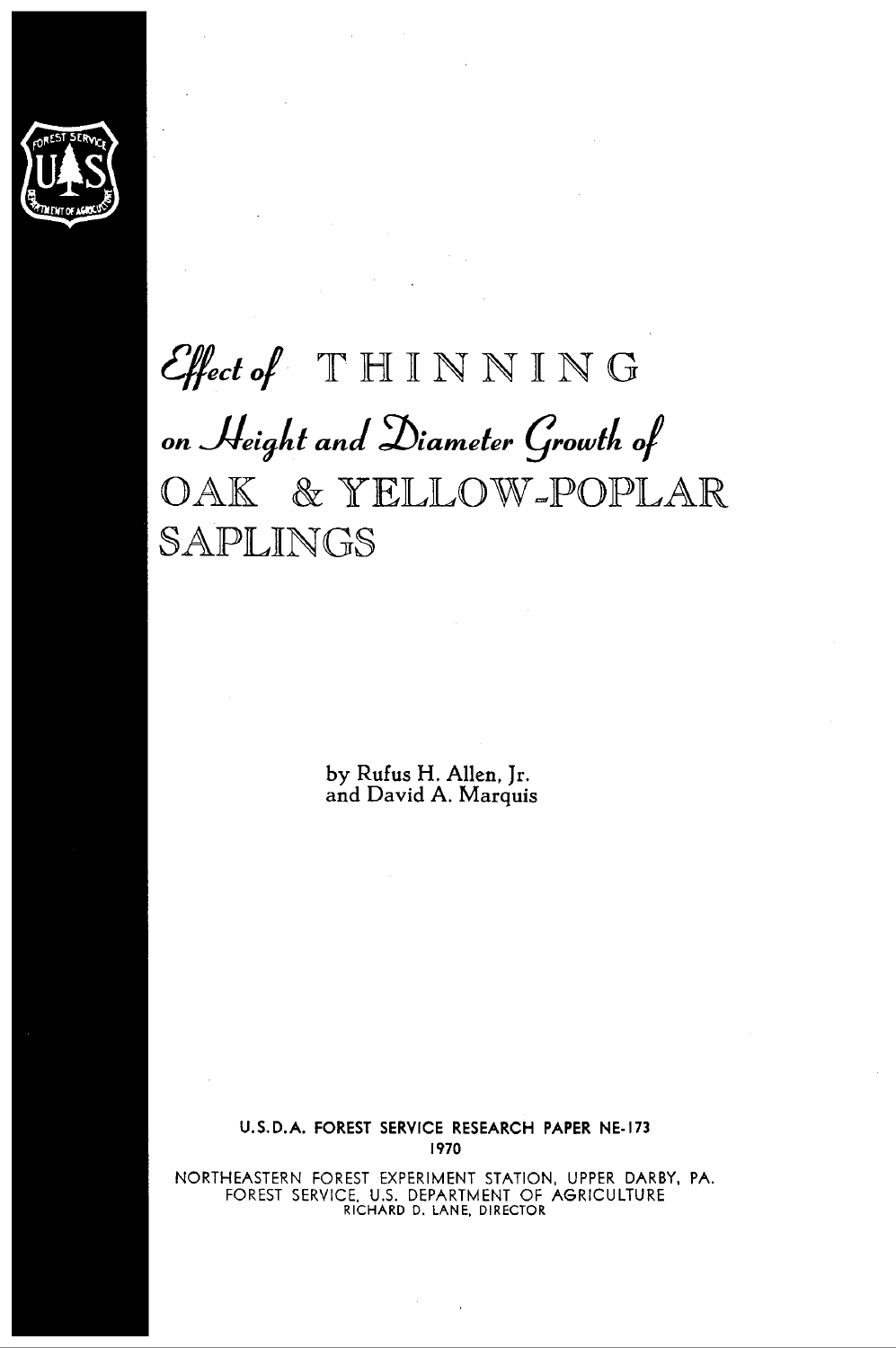#### THE AUTHORS

RUFUS H. ALLEN began his career with the Forest Service in 1957 as a student trainee on the Boulder District, Roosevelt National Forest. After receiving his bachelor's and master's degrees in forestry in 1959 and 1961 from Colorado State University, he was assigned to duties as timber staff assistant on the Grand Mesa-Uncompahgre National Forests. Since 1961 he has been a research forester, specializing in forest management and silviculture at the Northeastern Forest Experiment Station's research unit at Berea, Kentucky.

DAVID A. MARQUIS received his bachelor of science degree in forestry from The Pennsylvania State University in 1955 and his master's degree from Yale University in 1963. He joined the Northeastern Forest Experiment Station at Laconia, New Hampshire, in 1957, where he studied problems of regeneration and thinning in northern hardwoods. Later he served on the timber and watershed management research staff at the station's headquarters in Upper Darby, Pennsylvania, and is now project leader for research in the silviculture of Allegheny hardwoods at Warren, Pennsylvania.

MANUSCRIPT RECEIVED FOR PUBLICATION 19 JAN. 1970.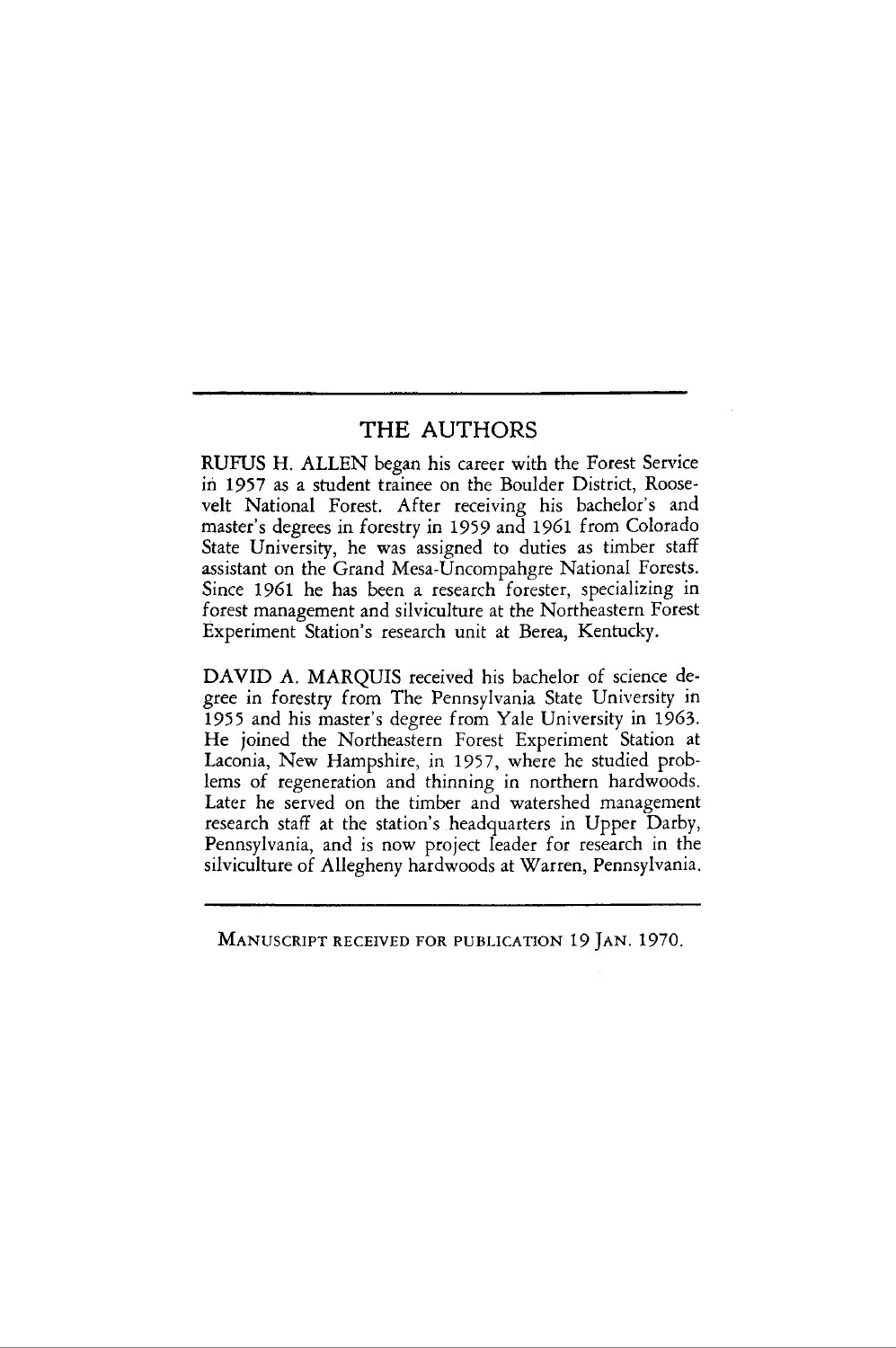# Effect of THINNING on Height and Diameter Growth of OAK & YELLOW-POPLAR SAPLINGS

What Effects

 $^{\rm f}$ rom  $^{\rm T}$ hinnings? $^{\rm f}$ HINNINGS ARE an integral part of even-aged management for efficient and profitable production of timber products. Thinnings started at an early age in hardwood stands increase value yields and reduce rotation age by concentrating growth on selected stems.

It is generally believed that thinnings stimulate diameter growth of the residual stems, but have little, if any, effect on height growth. Hebb *(1962)* and Ward *(1964)* stated that height growth and height are relatively unaffected by density. On the other hand, Larson *(I* 963) and Smith *(1 962)* reported that there is some evidence that density has a definite effect on height growth, especially at very low and possibly at very high densities.

Studying the response to thinning of a 7- to 9-year-old upland hardwood sapling stand, we found that height growth of yellowpoplar and oak trees was markedly reduced by heavy thinning. This suggests that stand density should be carefully controlled to achieve maximum benefit from thinnings in very young stands.

 $\mathbf{I}$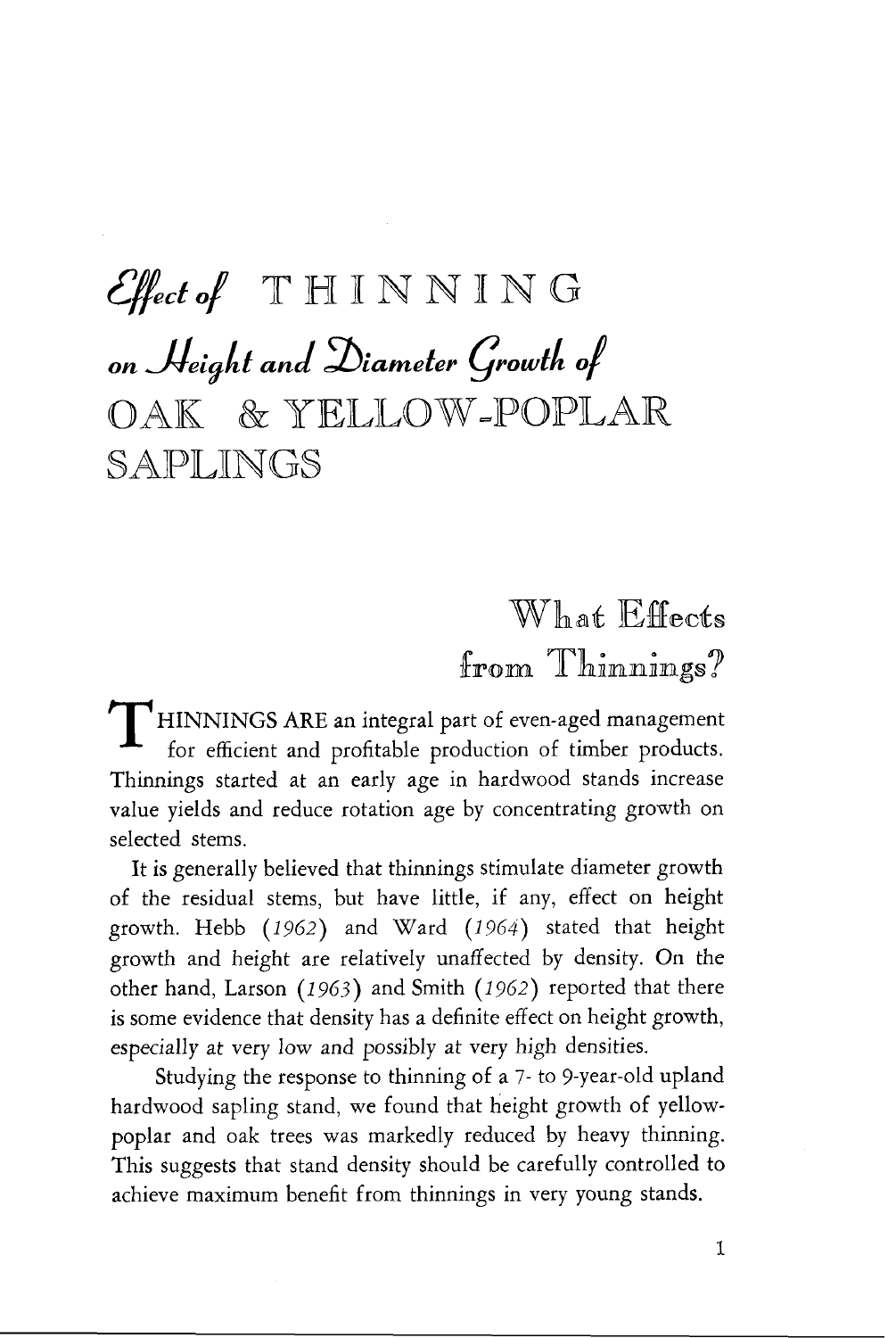### Study Area & Methods

### THE EXPERIMENT

Our study was established in 7- to 9-year-old even-aged hardwood stands on the Vinton Furnace Experimental Forest in southeastern Ohio. These stands, which emerged after clearcutting, contain a wide variety of upland hardwood species.'

The study consisted of four blocks of plots having residual density levels of 10, 30, 50, 70, and 100 percent stocking<sup>2</sup> assigned at random to plots within blocks. No thinning was done in the 100-percent stocking plots; all other plots were thinned to the required density level. Data are based on 668 trees: 73 dominant or codominant oaks, 202 dominant or codominant yellowpoplars, 162 intermediate or suppressed oaks, and 231 intermediate or suppressed yellow-poplars.

#### THINNING METHOD

Initial thinnings were made in the winter of 1962-63, to achieve as uniform spacing between residual trees as possible. In general, the less desirable species<sup>3</sup> such as dogwood, sumac, sassafras, red maple, and blackgum-and the lower crown classes of all species -were removed first. However, many stems of less desirable species and lower crown classes had to be left to maintain uniform spacing. Thus the residual stand included stems of both desirable and undesirable species of all crown classes.

During the growing seasons of 1963 and 1964, sprouting from stumps of trees removed in the lower density plots was prolific, and these sprouts grew rapidly. This resulted in the 10-percent stocked plots increasing to almost 52 percent stocking, while the higher density plots increased proportionately less. So the plots were thinned again before the 1965 growing season to maintain

<sup>&</sup>lt;sup>1</sup> See appendix for stand composition.<br><sup>2</sup> Percent stocking was calculated using Gingrich's (1967) formula (tree area<br>in milacres = -0.0507N + 0.1698ZD + 0.0317ZD<sup>2</sup>) modified to eliminate the<br>negative intercept by forci

**<sup>a</sup>**See appendix for listing of common and scientific names of all trees referred to in this study.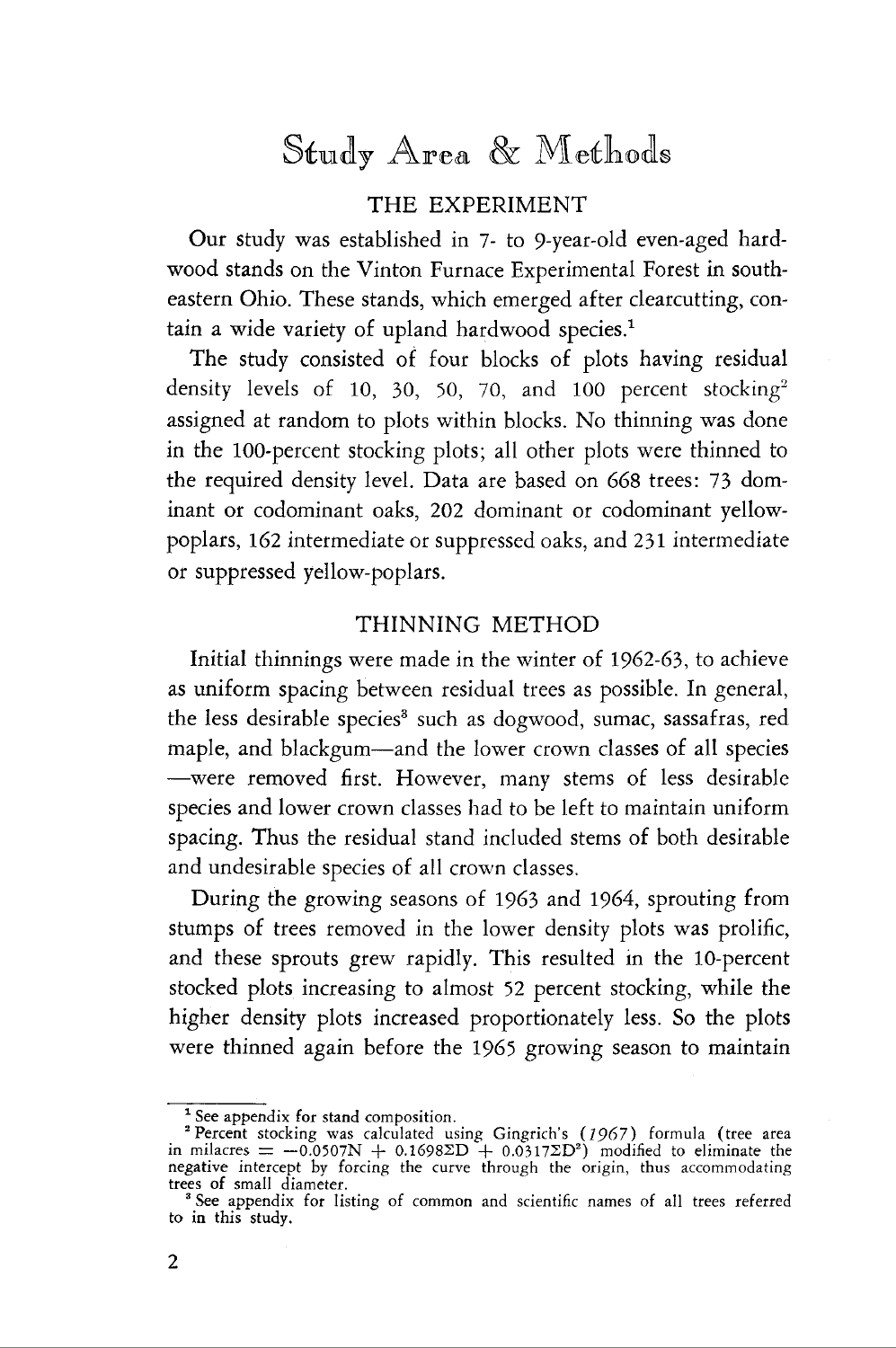the prescribed density levels. In some of the lower density plots, sprouts from desirable species cut in the first thinning were retained to readjust stocking and spacing. These sprouts were used only to replace residual stems that had died. Although not as tall as the dead residuals, they were vigorous, free to grow, and were judged likely to become a permanent part of the stand.

#### MEASUREMENTS

Height was measured with a telescopic pole, to the nearest 1/10 foot, and diameter at breast height was measured to the nearest 1/100 inch with a diameter tape. Measurements on residual trees were made each fall after growth had stopped, over a 3-year period.

### DATA ANALYSES

Differences among stocking levels in diameter and height growth were tested for significance, using the analysis of covariance, with original d.b.h. as the covariate so the effect of original d.b.h. could be removed. Analyses were performed on seedlings and seedling sprouts only, for all oak species combined, and for yellow-poplar. Separate analyses were made for the dominant and codominat trees as a group, and for the intermediate and suppressed trees as a group for each genus. Differences between the adjusted means were highly significant in each analysis. Multipleregression equations were derived for predicting the growth rate from stocking level and initial diameter. The adjusted mean growth and the multiple-regression lines are shown in figures 1 and **2.** Predicition equations and coefficients are listed in the appendix.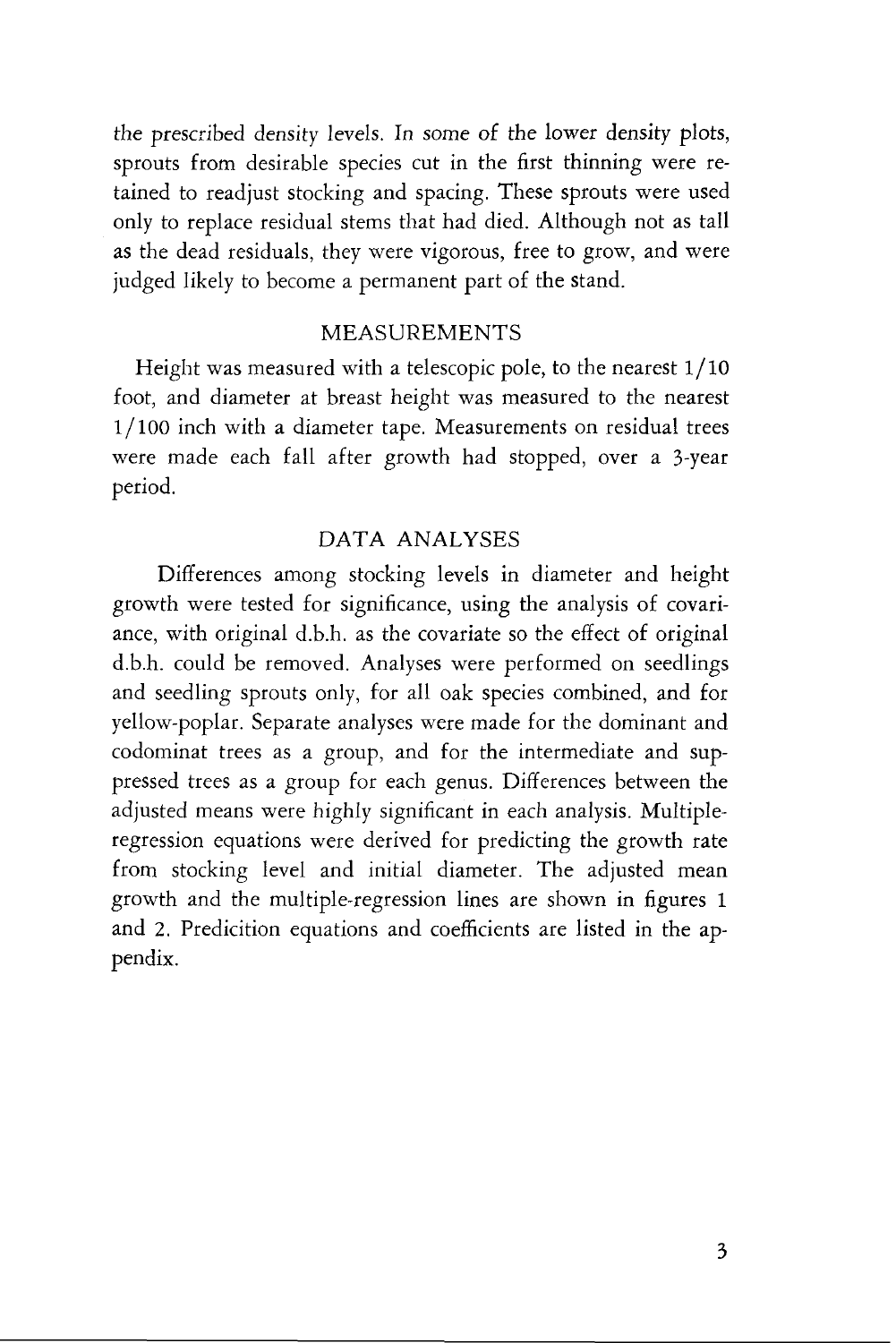Figure **1** .-Effect of stocking level on diameter growth of 7- to 9-year-old saplings. Values have been adjusted for the covariate initial diameter. See appendix for regression formulae.

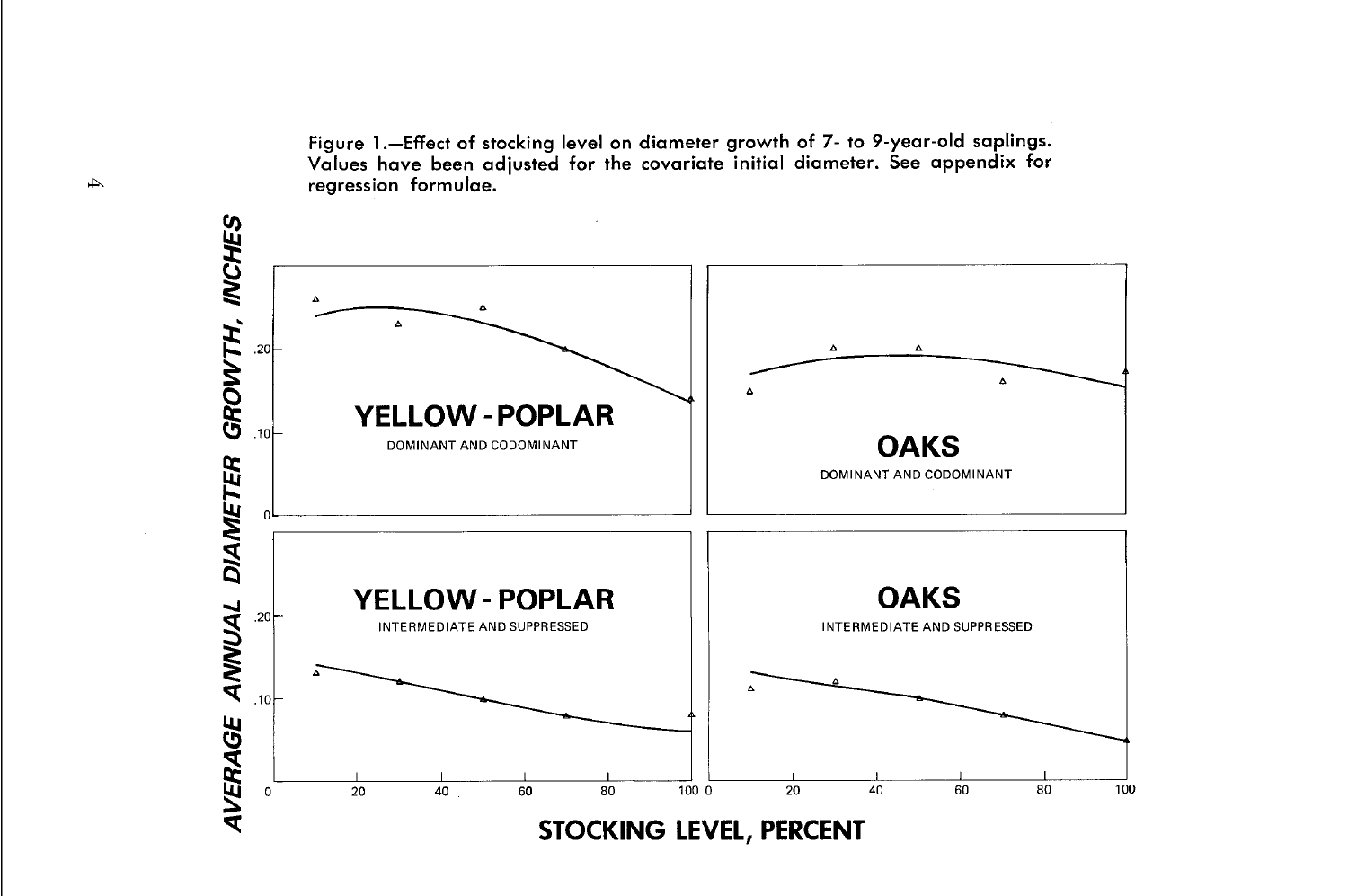**Figure 2.-Effect of stocking level on height growth of 7- to 9-year-old saplings. Values have been adjusted for the covariate initial diameter. See appendix for regression formulae.** 



 $\mathbf{v}$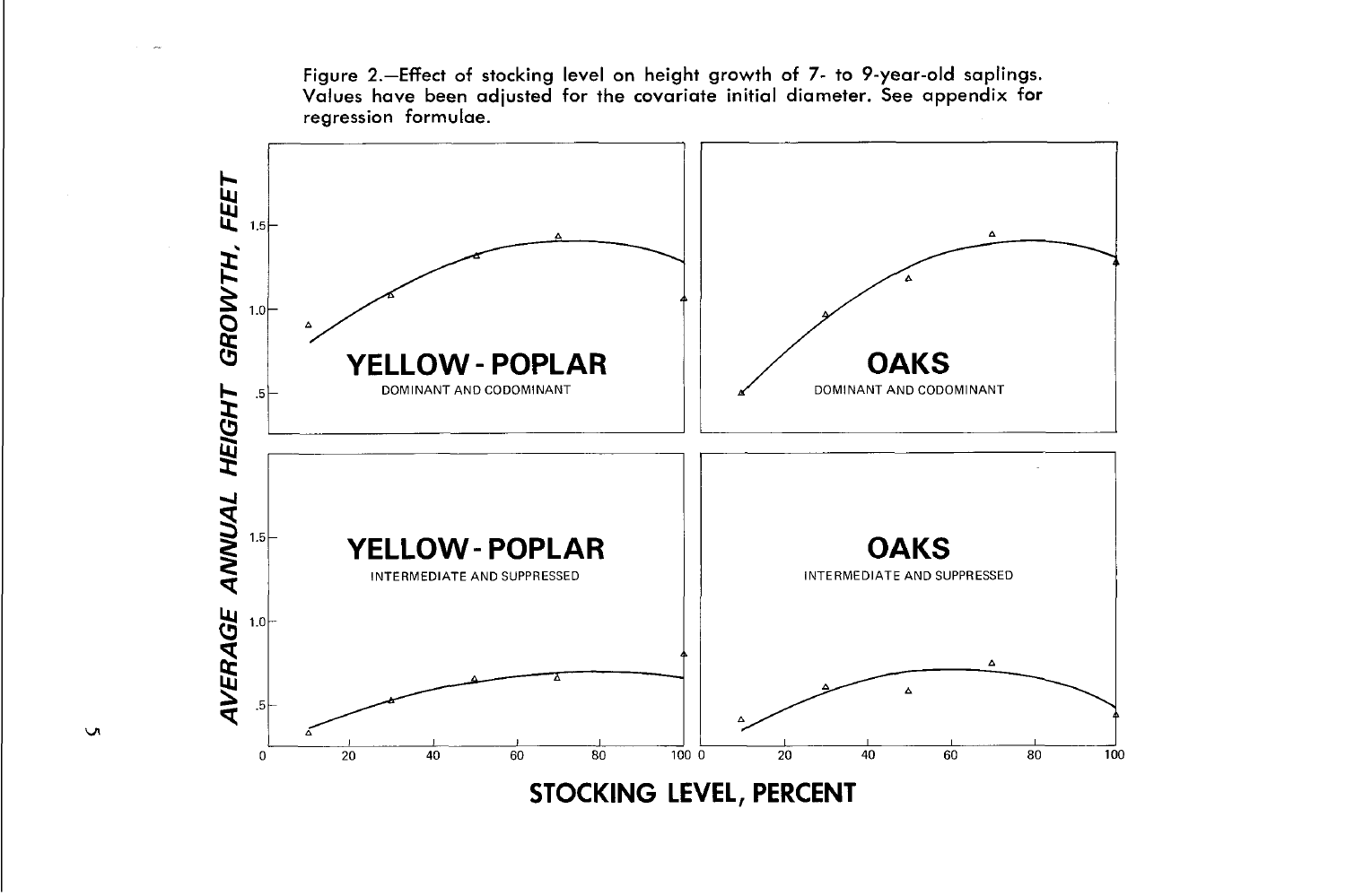### Results & Discussion

Both diameter and height growth were significantly affected by initial diameter. The larger the initial tree diameter, the faster a tree grew.

Diameter growth of individual trees generally increased as stand density (stocking level) decreased. Greatest diameter growth occurred at the lowest density studied (10-percent stocking) for intermediate and suppressed trees of both yellow-poplar and the oaks. The dominant and codominant trees followed a similar pattern except that diameter growth dropped slightly at the 10 percent stocking level. Rest diameter growth occurred at stocking levels of 50 percent or less for all species and crown classes (fig. 1).

We found that height growth of the individual trees of all crown classes and species was generally best at about 70-percent stocking. At higher stocking levels, height growth dropped slightly; but at lower stocking levels, height growth was markedly reduced. This reduction in height growth at lower densites was especially severe for the dominant and codominant stems (fig. 2). This variation in height growth due to density was made readily apparent by the extreme ranges in density studied. This effect may appear to be random or even non-existent when applied to the smaller range of densities appearing in unthinned or lightly thinned stands.

Although we have not included the data for red maple within the range of densities where it was present, it followed the same general growth patterns as yellow-poplar and the oaks.

Dominant and codominant trees grew faster in both height and diameter and showed greater absolute response to thinning than intermediate and suppressed trees. Nevertheless, the intermediate and suppressed trees did respond to thinning in essentially the same manner as their larger associates.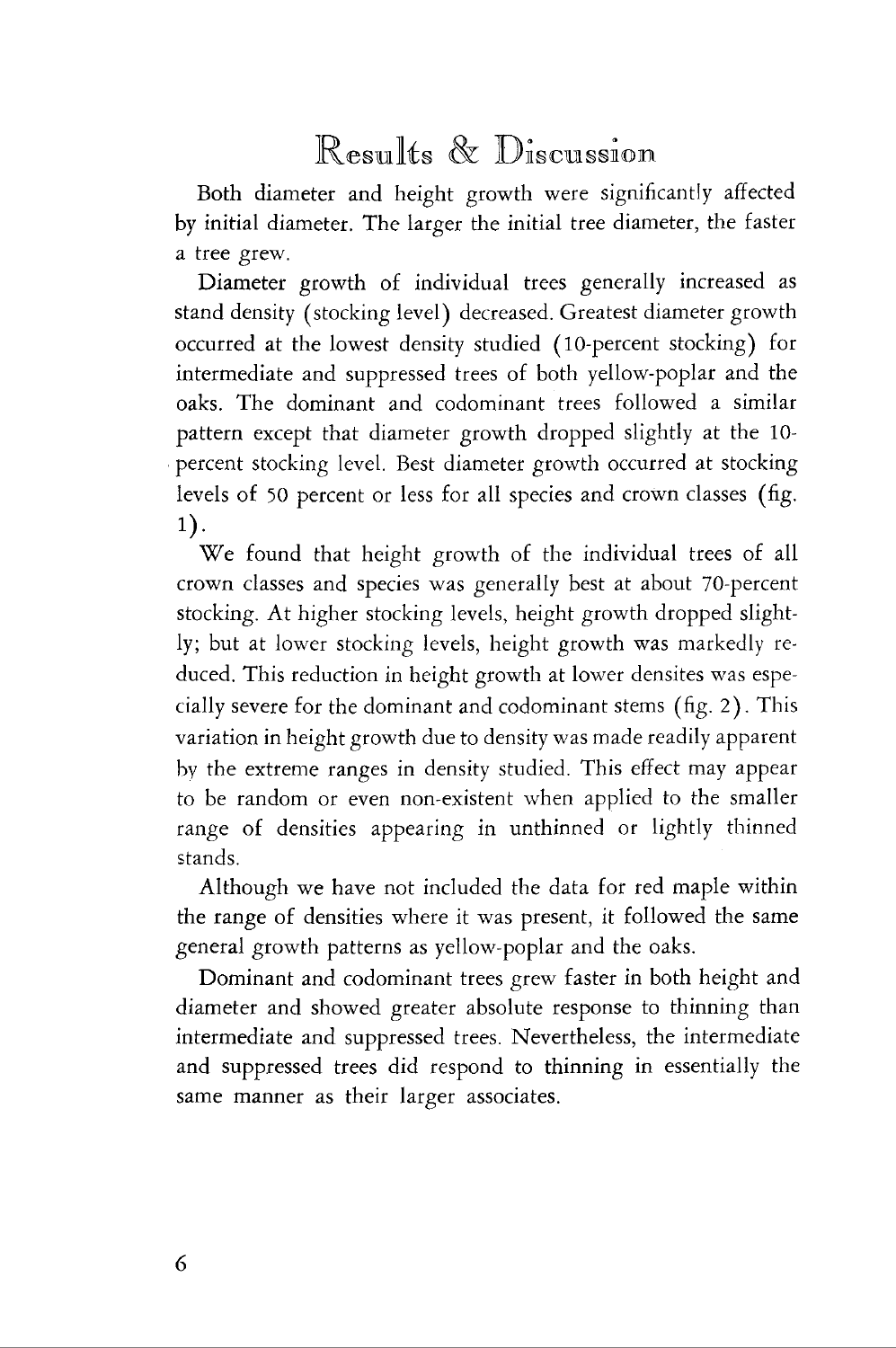### Conclusions

It is apparent from this study that maximum diameter growth and maximum height growth of young hardwood saplings occur at different levels of stand density. Thinnings that are too heavy will result in loss of height growth; thinnings that are too light will increase diameter growth little, if any.

Maximum height growth generally occurred at about 70 percent stocking; thinning to this density will stimulate both diameter and height growth as compared to unthinned trees. Thinning more hcavily generally increases diameter growth further, but reduces height growth. Since very heavy thinnings also tend to increase stem taper, delay natural pruning, stimulate epicormic branching, and otherwise reduce overall tree quality, it is generally desirable to avoid thinnings that reduce density below about 50-percent stocking. As a general rule, we recommend 60-percent stocking as a useful compromise. Both height and diameter growth are acceptable at this level, and stem quality should not be adversely affected.

To minimize costs, some form of crop-tree thinning should be used when thinning sapling stands. In such thinnings, it is the density around the individual crop trees that is important, rather than overall stand density. Total release of crop trees (as in thinning to a specific radius) could reduce height growth even though density of the stand as a whole may be high.

In thinning sapling stands, the larger, dominant, and codominant trees of desirable species should be favored where possible. They respond better to thinning than do the smaller, intermediate, and suppressed trees.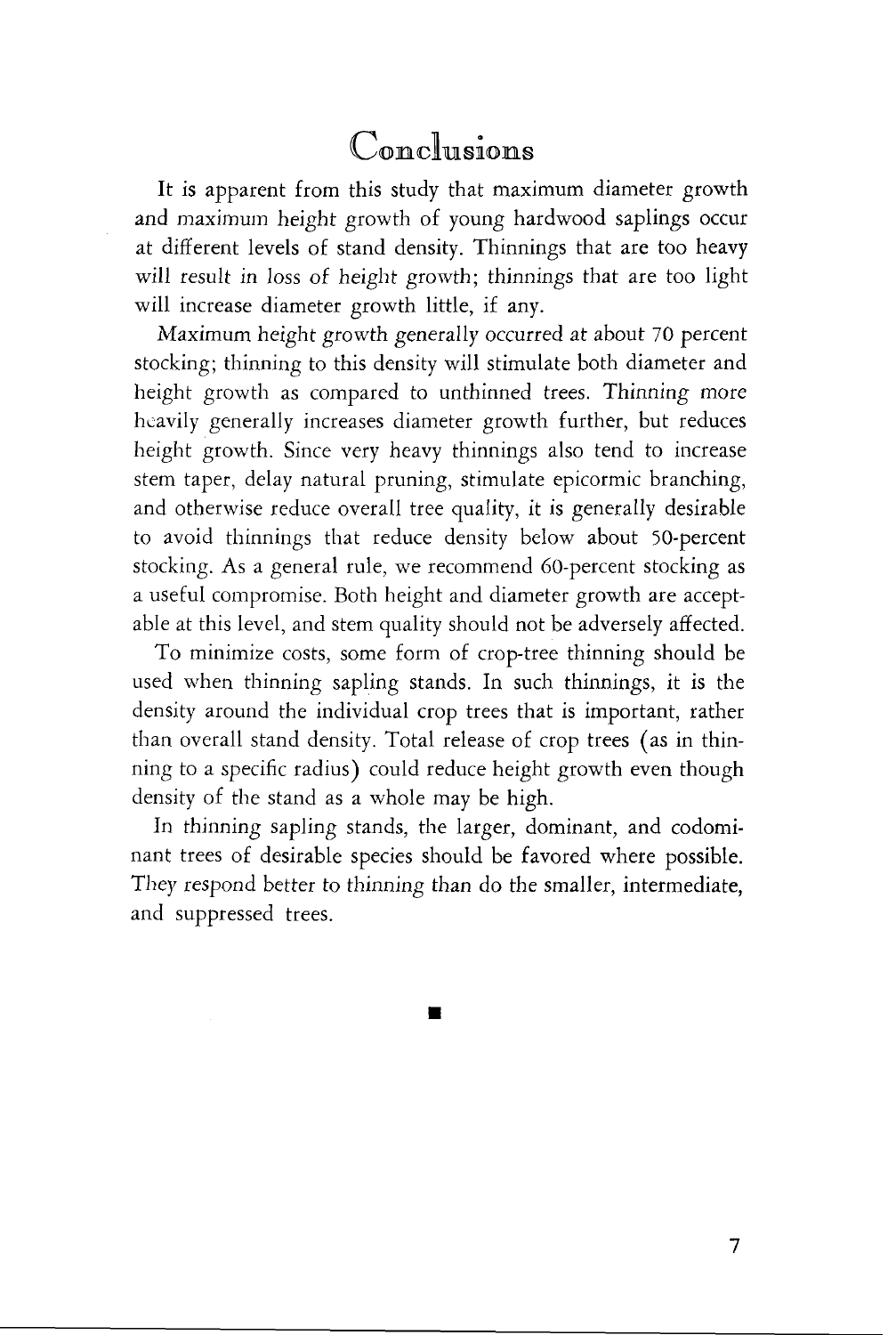### Literature Cited

Gingrich, Samuel F.

1967. MEASURING AND EVALUATING STOCKING AND STAND DENSITY IN UPLAND HARDWOOD FORESTS IN THE CENTRAL STATES. Forest Sci. 13: 38-53.

Hebb, Edwin **A.**  1962. RELATION OF TREE GROWTH TO SITE FACTORS. Univ. Tenn. Agr. Exp. Sta. Bull. 349, 18 pp., illus.

Larson, Philip R.

1963. STEM FORM DEVELOPMENT OF

FOREST TREES. Forest Sci. Monogr. 5, 42 PP.

Smith, David M.

1962. THE PRACTICE OF SILVICUL-TURE. 7th edition, John Wiley and Sons, New York, N. Y.

Ward, W. W.

1964. LIVE CROWN RATIO AND STAND DENSITY IN YOUNG, EVEN-AGED RED OAK STANDS. Forest Sci. 10:56-65.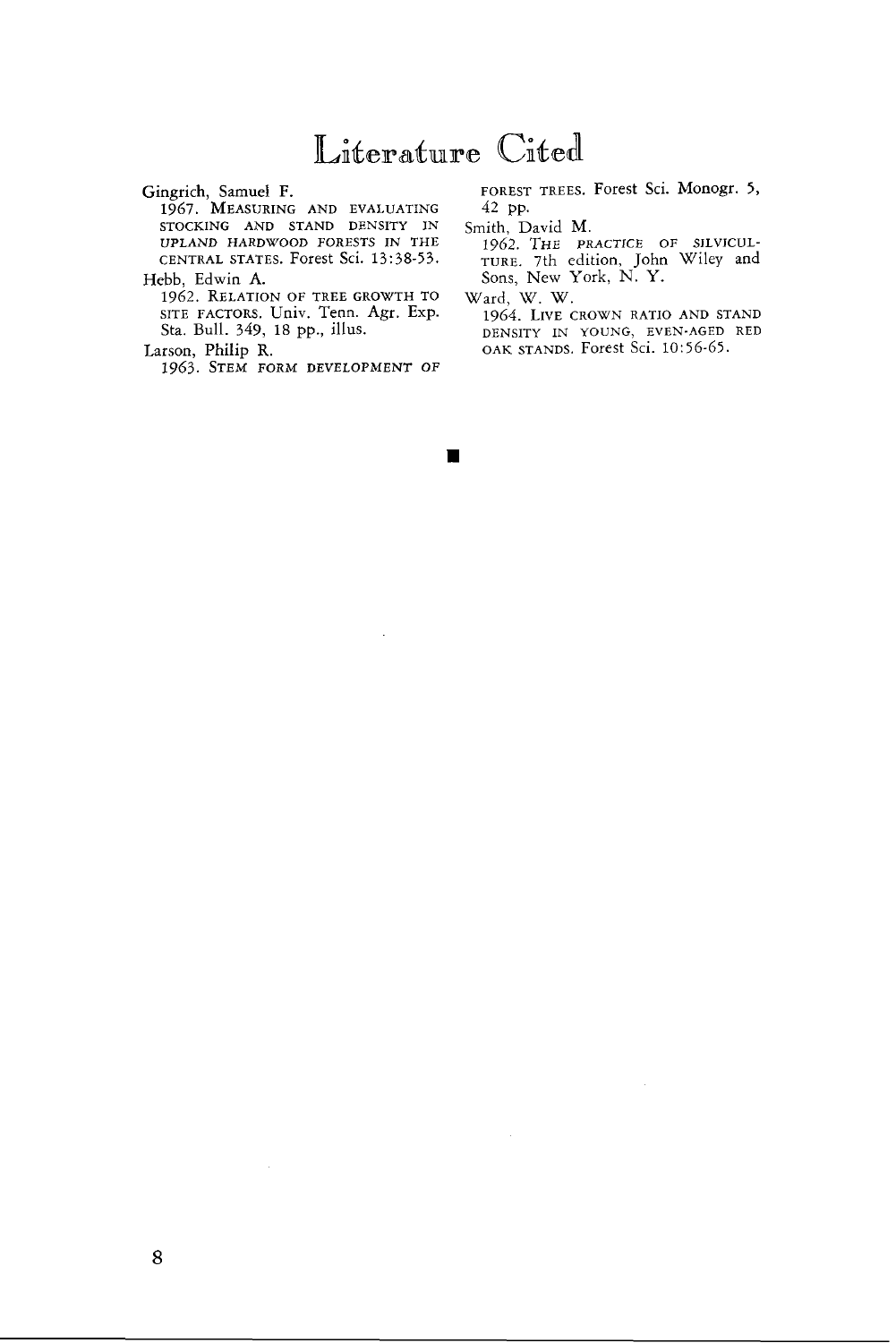## Appendix A

| Species                  | <b>Stems</b><br>per acre | Percent<br>of total | Basal area<br>per acre | Percent<br>of total | Percent<br>stocking |
|--------------------------|--------------------------|---------------------|------------------------|---------------------|---------------------|
|                          | Number                   | Percent             | Square feet            | Percent             | Percent             |
| Yellow-poplar            | 1.105                    | 12.2                | 6.94                   | 18.9                | 19.3                |
| All oaks <sup>1</sup>    | 525                      | 5.8                 | 2.78                   | 7.5                 | 8.3                 |
| Red maple                | 1,200                    | 13.2                | 6.90                   | 18.8                | 18.9                |
| Blackgum                 | 425                      | 4.7                 | 2.39                   | 6.5                 | 6.8                 |
| Hickory                  | 480                      | 5.3                 | 1.54                   | 4.2                 | 6.0                 |
| Cherry                   | 125                      | 1.4                 | 1.79                   | 4.8                 | 3.2                 |
| $M$ iscellaneous $^2$    | 70                       | .8                  | 1.11                   | 3.0                 | 1.9                 |
| Total, trees             | 3,930                    | 43.4                | 23.45                  | 63.7                | 64.4                |
| Dogwood                  | 3,510                    | 38.8                | 9.02                   | 24.5                | 34.9                |
| Other brush <sup>3</sup> | 1,615                    | 17.8                | 4.32                   | 11.8                | 17.4                |
| Total, brush             | 5,125                    | 56.6                | 13.34                  | 36.3                | 52.3                |
| All species              | 9,055                    | 100.0               | 36.79                  | 100.0               | 116.7               |

### **Stand composition of sapling hardwood stands before thinning**

White, chestnut, black, scarlet, and northern red oaks.

Aspen, elm, ash, sugar maple, persimmon, and beech. Sumac, hazelnut, witchhazel, sassafras, sourwood, alder, and chestnut.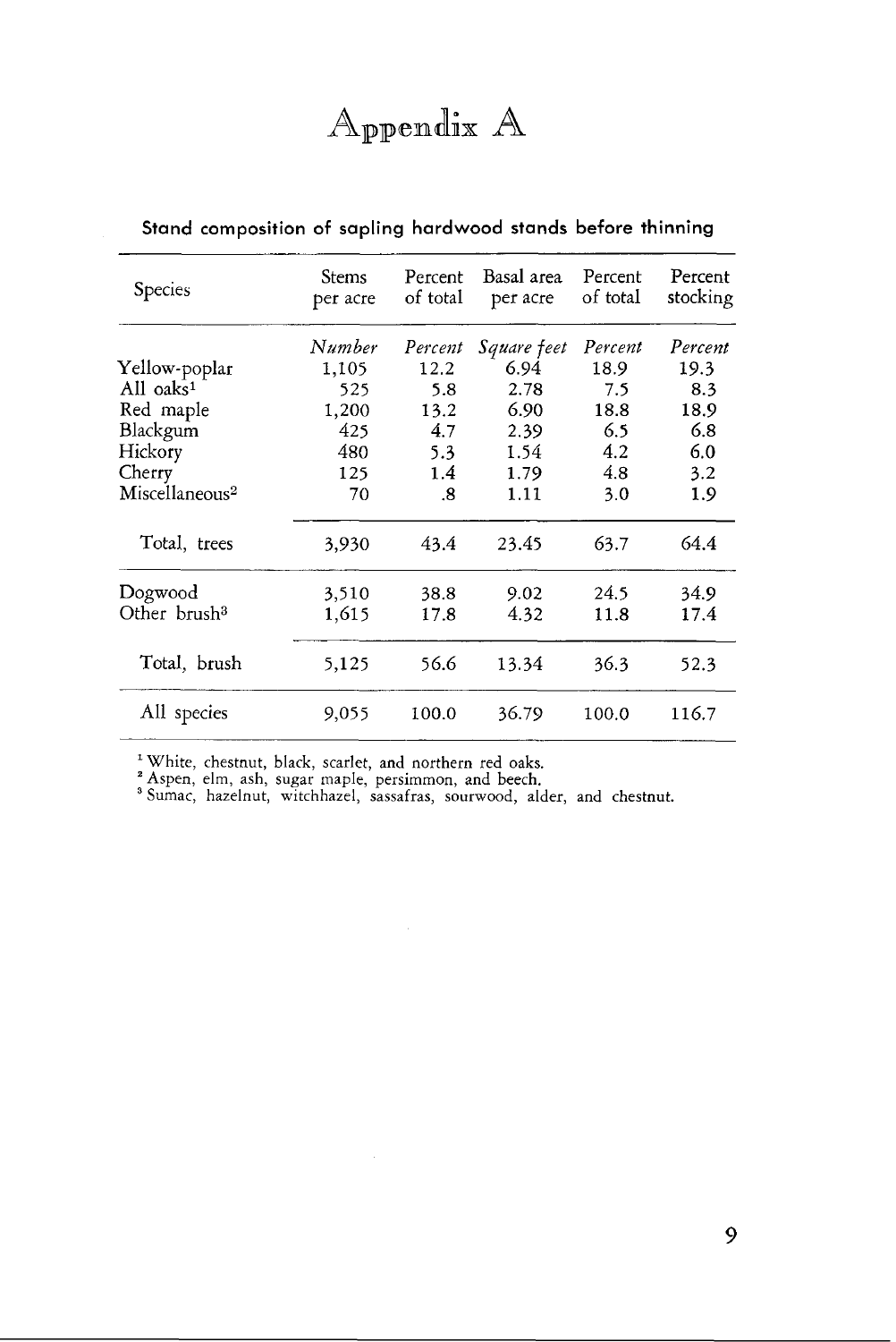

#### **List of common and scientific names of species referred to in this study.**

Dogwood *Cornus florida* L. Elm, slippery *Ulmus rubra* Muhl. Hickory spp. *Carya spp.* Nutt. Maple, red *Acer mbrum* L. Oak, northern red *Ouercus rubra* L. Oak, white *Quercus alba* L. Sumac, smooth *Rhus glabra* L.

Alder, common *Alnus serrulata* (Ait.) Willd. Ash, white *Fraxinus americana* L. Aspen, bigtooth *Populzls grandidentata* Michx. Beech, American *Fagus grandif olia* Ehrh. Blackgum *Nyssa syluatica* Marsh. Cherry, black *Prunus serotina* Ehrh. Chestnut, American *Castenea dentata* (Marsh.) Borkh. Hazelnut *Corylus americana* Walt. Maple, sugar *Acer saccharum* Marsh. Ouercus velutina Lam. Oak, chestnut *Quercus montana* Willd. Oak, scarlet -.. *Cuercz~s cocciaea* Muenchh. Persimmon *Diospyros virginidnu* L. Sassafras *Sassafrar albidum* (Nutt.) Nees Sourwood *Oxydendrum arboreum* (L.) *D. C.*  Sumac, staghorn *Rhns typhina* L. Witchhazel *Hamamelis vir giniana* L. Yellow-poplar *Liriodendron tulipifera* L.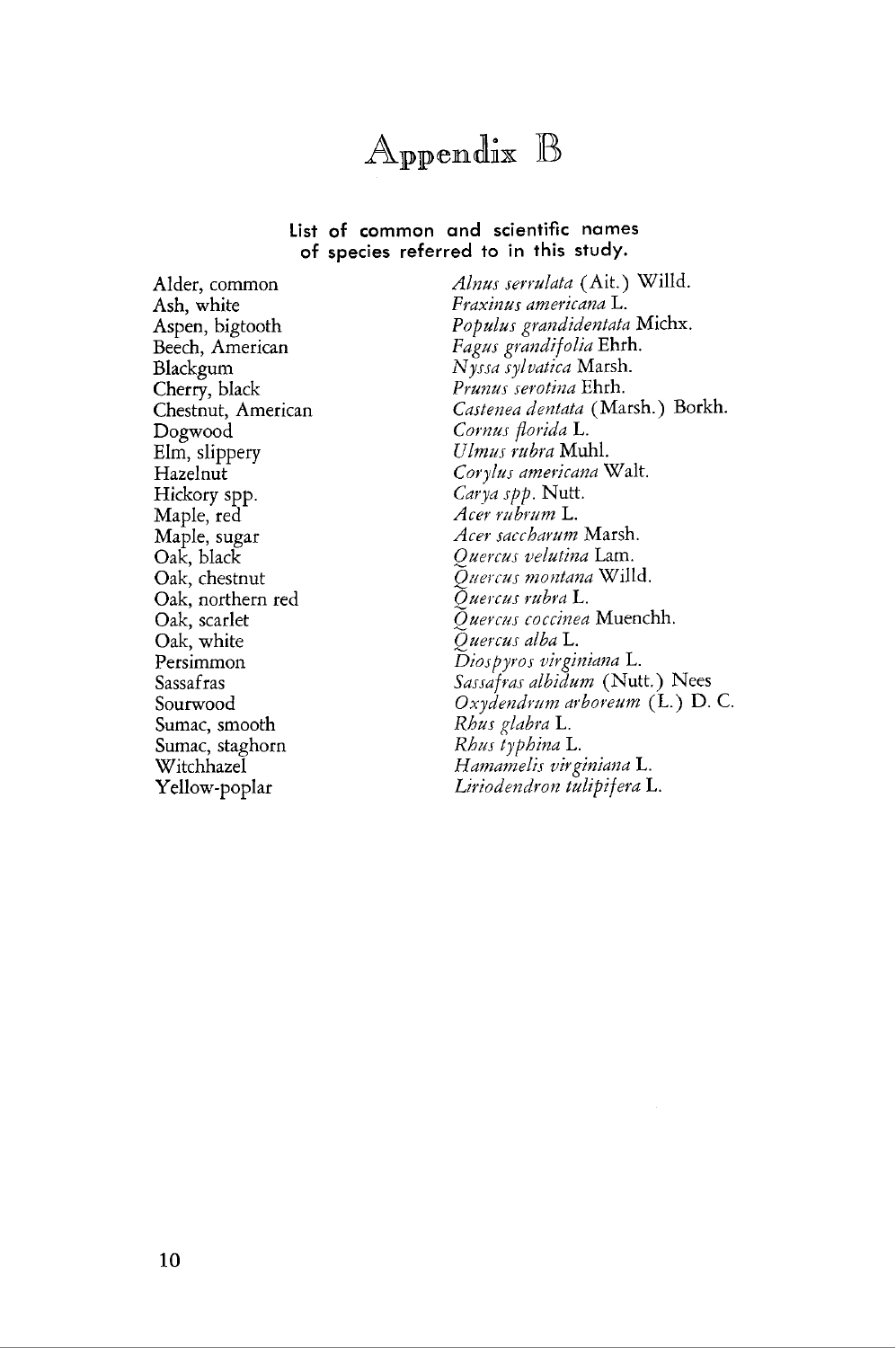## Appendix C

| Prediction equations for diameter and height growth.                                                                                                                |       |                |
|---------------------------------------------------------------------------------------------------------------------------------------------------------------------|-------|----------------|
| DIAMETER GROWTH                                                                                                                                                     | D     | $\mathbb{R}^2$ |
| Yellow-poplar, dominant & codominant<br>$d = 0.2299 + 0.2824\overline{D} + 0.0031\overline{S} - 0.000063\overline{S}^2$<br>Yellow-poplar, intermediate & suppressed | 1.668 | 36.5           |
| $d = 0.2245 + 0.2819\overline{D} - 0.00295 + 0.0000035^2$                                                                                                           | 0.771 | 34.1           |
| Oaks, dominant & codominant<br>$d = 0.0541 + 0.324D + 0.0034S - 0.000037S^2$<br>Oaks, intermediate & suppressed                                                     | 1.355 | 48.0           |
| $d = 0.1848 + 0.2738\overline{D} - 0.0016S - 0.000009S^2$                                                                                                           | 0.774 | 42.7           |
| HEIGHT GROWTH                                                                                                                                                       |       |                |
| Yellow-poplar, dominant & codominant<br>$h = 0.2561 + 0.9691\overline{D} + 0.0650S - 0.00045S^2$<br>Yellow-poplar, intermediate & suppressed                        | 1.668 | 27.3           |
| h = $-0.2116 + 1.3697\overline{D} + 0.0314S - 0.0002S^2$                                                                                                            | 0.771 | 13.1           |
| Oaks, dominant & codominant<br>$h = 0.3172 + 0.2291\overline{D} + 0.0915S - 0.00058S^2$<br>Oaks, intermediate & suppressed                                          | 1.355 | 29.7           |
| h = -0.7308 + 1.6792 $\overline{D}$ + 0.0522S - 0.00043S <sup>2</sup>                                                                                               | 0.774 | 20.5           |

where d = 3-year diameter growth, h = +year height growth,  $\overline{D}$  = average of the initial diameters as shown in the column  $D =$  average of the initial diameters as shown in the colat the right, and  $S =$  value of stocking level in percent.  $R^2$  = Coefficient of determination (percent).

l,

 $\blacksquare$